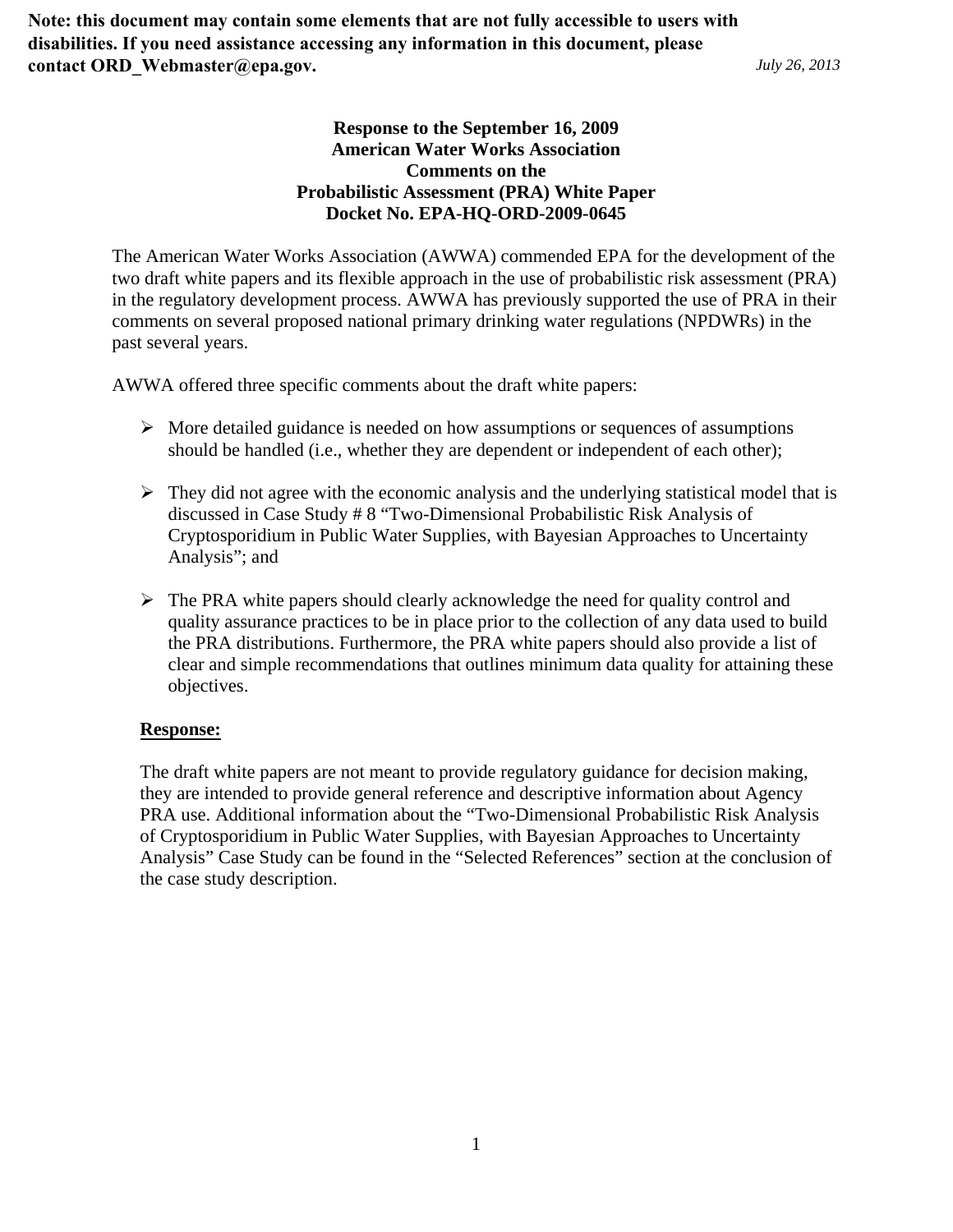### **Response to the October 6, 2009 Nuclear Regulatory Commission Comments on the Probabilistic Assessment (PRA) White Paper Docket No. EPA-HQ-ORD-2009-0645**

The Nuclear Regulatory Commission (NRC) supports the use of risk-informed and performancebased regulation. The NRC recognizes differences in the manner in which EPA and NRC regulate (e.g., use of a risk range versus use of a specific dose criterion), which may lead to significant differences in the way PRA is used to make certain decisions.

The NRC offered a wide range of general and specific comments.

### **General comments:**

1. It would be helpful to include in introductory chapters a general description of the types of decisions that are being made at EPA that could benefit from a PRA (e.g., to perform costbenefit analyses for rulemaking; to compare alternatives for remediation; to evaluate compliance against regulatory standards; or to optimize sample collection) and to discuss whether PRA may be more or less suited for these various applications.

### **Response:**

The white paper was revised to include more information about decisions and decision uncertainty.

- 2. There appears to be a lack of specificity regarding how statistical measures of uncertainty should be considered in making decisions (e.g., evaluating compliance against a regulatory limit). Having recommended metrics in guidance makes it easier for the decision maker and the regulated community to more consistently apply risk information obtained from PRA, providing stability in the regulatory process.
	- *Page 6, Section 1.3, second paragraph.* Statements are made that in the face of uncertainty, decision making is determined not only by science but by Agency policy and where not prohibited by statute, the relative costs and benefits of regulatory alternatives may be considered in making decisions. But it is not clear what policies and statutes may limit the utility of PRA or cost/benefit analysis. Examples could be provided.

### **Response:**

The white paper is not meant to provide regulatory guidance for decision making. It is the intent of the white paper to provide general reference and descriptive information about Agency PRA use. The identification of specific policies and statutes is beyond the scope of the document.

- *Page 7, Section 1.4, sixth bullet*. A statement is made that a decision maker often asks, "What is the percentile of the population to be protected?" It is not clear if there are specific recommendations regarding who is to be protected in EPA guidance or regulations.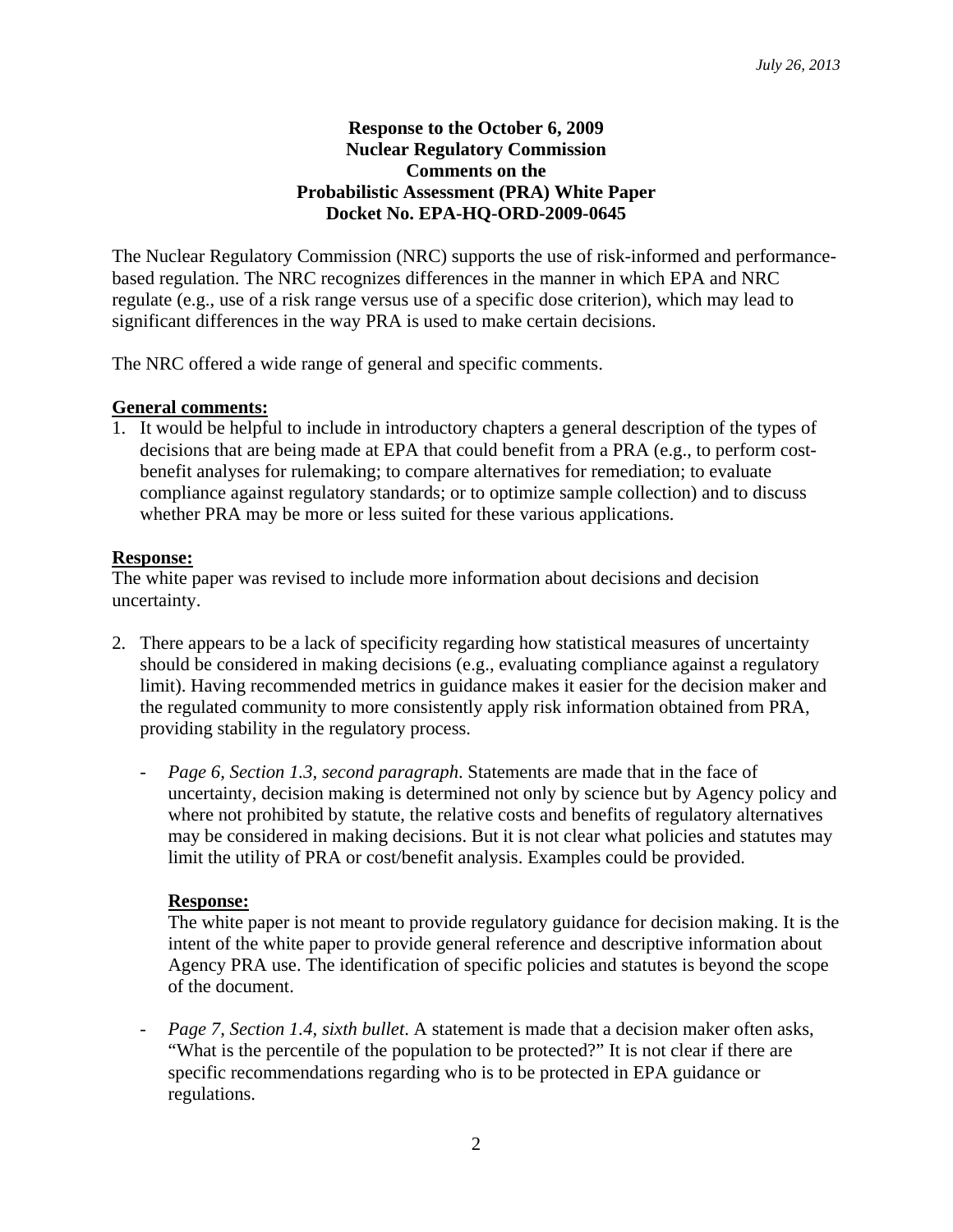*Page 13, Section 2.2, bullet 4.* Statements are made that PRA might be most useful "When significant equity issues are raised by inter-individual variability." However, it is again not clear what individuals are to be protected.

# **Response:**

The white paper is not meant to provide societal or other values used in a specific decision making context; such details go beyond the scope of the white paper.

- *Page 16, Section 2.8.* States that binary decisions may be perceived to be more readily answered with deterministic analysis as opposed to PRA that present a range of uncertainty. This statement recognizes the difficulty in making decisions when a range of possible outcomes is presented but offers no specific details on how this information should be synthesized or interpreted to make a decision.
- *Page 25, fourth paragraph.* Discusses the evaluation of central tendency and reasonable upper bounds of exposures, effects, and risk estimates, such that the estimates could be for an actual individual in the population of interest rather than a hypothetical Maximally Exposed Individual (MEI). This discussion seems to imply that there is some regulatory flexibility in evaluating risks to potential receptors (does not necessarily have to be the MEI) but introduces ambiguity in the regulatory and decision criteria that might be used in its stead.
- *Page 32, "Resolution" definition.* Discusses an example when an evaluation of upper bound risks may necessitate a geographical-information-system-based modeling framework precise enough to model exposures to individual receptors. One might argue that the necessary level or scale of the analysis would be dictated by regulatory criteria (e.g., maximally exposed individual) and depending on the endpoint, one form of analysis may be more appropriate then another (i.e., deterministic bounding versus probabilistic analysis) and/or would dictate what metrics would be used if a PRA is selected. It is not clear to what extent regulatory criteria (and modeling objectives) are prescribed or if there is some flexibility in evaluating individual risk.
- *Page 58, Case Study 4, second paragraph.* Discusses use of the 95th percentile regulation for lower tiers that do not include percent crop treated to use of the 99.9th percentile for the more refined assessments, which would include percent of crop treated information; but the basis for these percentiles is not provided, and it is not clear if these percentiles are specified in regulation or guidance.
- *Page 60, Case Study 5, first paragraph*. Discusses results of deterministic analysis that exceeds regulatory benchmarks but does not indicate what these benchmarks are or provide information on whether these benchmarks constitute regulatory requirements. The "Results of the Analysis" section presents information on the central tendency individual and reasonable maximum exposure individual, but it is not clear if decisions are based on protection of one or both of these individuals and at what percentage of the PRA distribution of results are these individuals expected to be evaluated.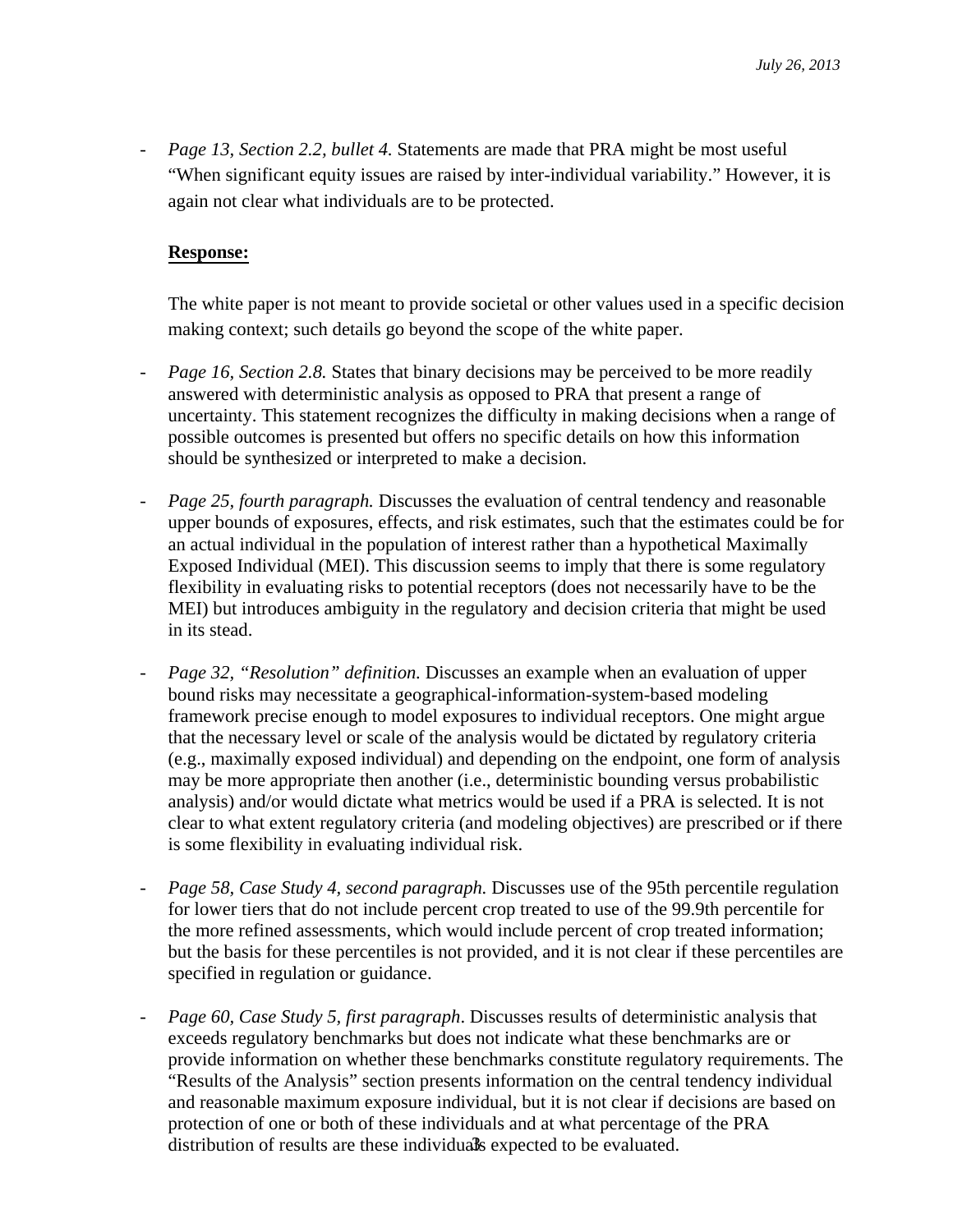As described above, the white paper is not meant to provide regulatory guidance for decision making. It is the intent of the white paper to provide general reference and descriptive information about Agency PRA use. Additional information about each of the Case Studies is available in the "Selected References" section at the conclusion of each case study description.

- 3. It appears that the focus of most of the PRA case studies presented in the EPA white paper is on a subset of the components of an environmental risk assessment. While uncertainty in these components of the environmental risk assessment is recognized (see bulleted examples below), more emphasis appears to be placed on exposure and consequence modeling in the textual examples and Case Studies.
	- *Page 23, bullet four, states that "There may be mismatches in the temporal and spatial* resolution of each model, which confound the ability to propagate variability, and uncertainty from one model to another," recognizing the challenges of integration and coupling of models.
	- *Page 27, Section A.3.1*, *"Structural Uncertainty in Scenarios" Section*. Discusses important components of environmental risk assessment models (e.g., source definition, transport, exposure routes, etc.) that constitute forms of structural uncertainty but states that there are no formalized methodologies for dealing with uncertainty and variability (and that qualitative approaches to addressing these uncertainties are common).
	- *Page 27, Section A.3.1, Coupled Models.* Discusses components of an environmental risk assessment model that have varying spatial and temporal scales that are difficult to integrate and can introduce a significant source of structural uncertainty but presents no clear path on how this uncertainty can be addressed.
	- *Page 60, Case Study 5, "Probabilistic Analysis" Section, last sentence.* Discusses the use of mathematical models of environmental fate, transport, and bioaccumulation of polychlorinated biphenyls (PCBs) in the Hudson River to forecast changes in PCB concentrations over time. However, it is not clear that uncertainty in PCB concentrations were propagated over time and how the uncertainty in PCB concentrations compares to uncertainty in angling duration and other exposure factors which appear to be the focus of the Case Study.

Additional discussion regarding the relative uncertainties expected to be introduced by various components of the environmental risk assessment model for various EPA applications and/or an explanation on why emphasis seems to be placed in particular areas of the risk assessment would be beneficial.

# **Response:**

The white paper is not meant to be a handbook. More details on methodology and tools (for both deterministic and probabilistic risk assessments) are available in many of the references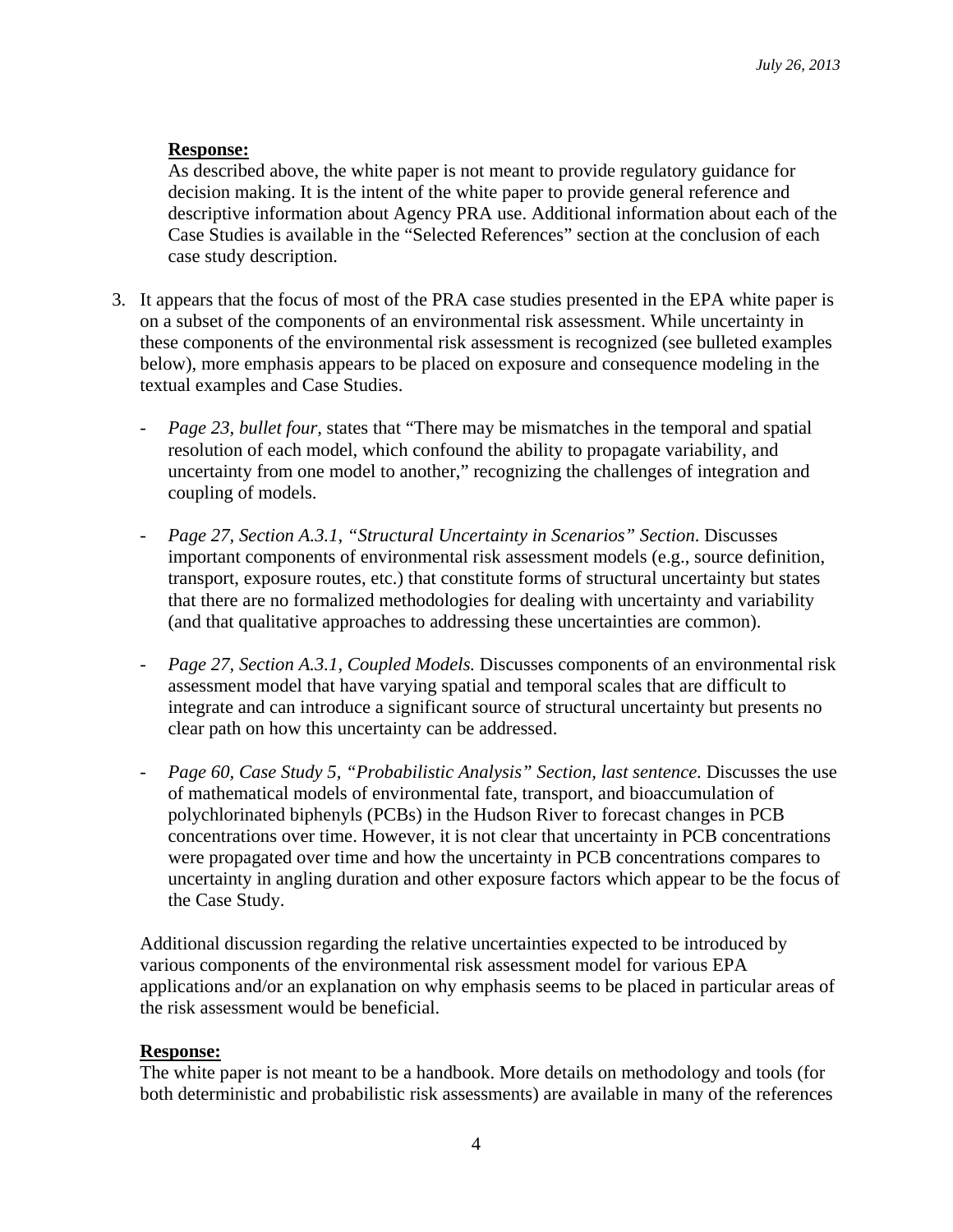cited. The case studies are illustrative and only briefly summarize each example; additional information on each case study is available in the "Selected References" at the conclusion of each case study description.

4. In many cases, in order to adequately perform PRA to inform decision making, sufficient resources are needed to (i) analyze and synthesize data into forms that are of use to a risk analyst and (ii) create an infrastructure to more efficiently implement PRAs. A summary listing or examples of the types of data that are routinely collected or are planned to be collected and analyzed by the EPA for inclusion in environmental risk assessments; and the types of tools and other resources that are currently being developed to aid in implementation of PRA analyses in the future would be beneficial.

### **Response:**

There are revised sections in the white paper dealing with PRA resource needs, tools and techniques.

5. A stated goal of the EPA white paper is to explain how EPA can achieve a broader use of probabilistic methods and address uncertainty and variability by capitalizing on the wide array of tools and methods that comprise PRA. However, while significant information is provided on methods that comprise PRA, less information is provided on the tools of PRA (e.g., off-the-shelf software for performing PRA or EPA sponsored codes specifically designed to execute probabilistic analysis). While this omission may have been intentional, it would be helpful if additional examples of "off-the-shelf" software and additional details on other tools being used to perform these types of analyses is included.

### **Response:**

The white paper is not meant to be a handbook. More details on methodology and tools (for both deterministic and probabilistic risk assessments) are available in many of the references cited.

### **Specific Comments:**

6. *Page 9, Section 1 .7, second paragraph.* A statement is made that deterministic risk assessments provide estimations of exposures and resulting risks that address uncertainty and variability in a qualitative manner. Statements in the text regarding the limitations of deterministic analysis and implications that these types of analyses are not science based should be checked and carefully worded (see also page 16, Section 2.8, statement that decisions should be based on the best available science). As discussed in the white paper, in some cases deterministic analyses are adequate and while they may not necessarily reflect the best available science (because best available science is not warranted), they may still be technically defensible and scientific in their approaches.

#### **Response:**

Information regarding the use of deterministic versus probabilistic risk assessment has been addressed in the white paper. More details on the use of these risk assessment approaches are available in the EPA references cited.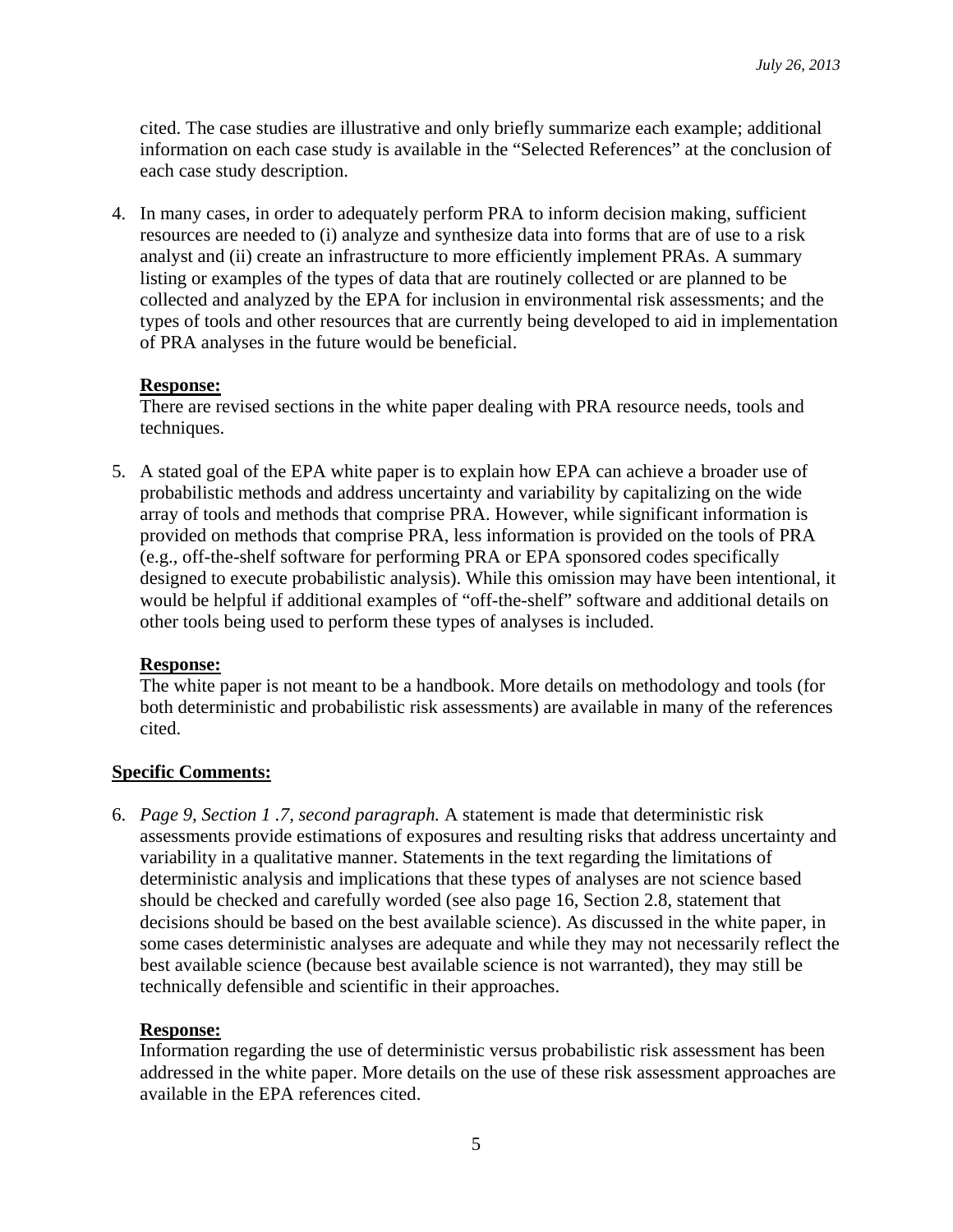- 7. *Page 12, Section 2.1.1.* While the 1997 EPA Policy on Probabilistic Analysis in Risk Assessment (EPA, 1997) states that additional study is needed to apply PRA to dose effects (and this policy does not appear to be superseded), several examples are included in this paragraph regarding use of PRA in this manner. Please clarify EPA's current policy and progress in this area.
- 8. *Page 13, first paragraph on "Model Uncertainty" and page 23, Section 3.4, bullet 2.* These sections of the white paper provide information about model uncertainty and challenges faced in evaluating this type of uncertainty. It should be noted that while model uncertainty and abstraction are important components of uncertainty that should be evaluated, it would be preferable to spend adequate resources up front making sure that the models used to perform the risk assessment are appropriate for their intended application (e.g., that the appropriate level of complexity is captured in the models) and that uncertainty is propagated in the appropriately-selected model. However, in the case of complex systems that must necessarily be simplified and that are difficult to validate using existing data, use of multiple models or scenarios may be warranted and uncertainty in these models should be addressed. While evaluation of model uncertainty is an area in need of continued research, guidance is currently available on the treatment of model uncertainty that can be referenced in this section (e.g., see, for example, Meyer 2004).

The white paper and its relevant references are intended to provide the latest Agency information, not regulatory guidance, on PRA use. Additional information about sources of model uncertainty is available in the white paper Glossary and References.

- 9. *Page 13, Section 2.2.* Suggest adding a bullet regarding the utility of PRA when model complexity makes it difficult to assess the conservatism of a particular selection of parameter values in a deterministic assessment.
- 10. *Page 21, Section 3.1.* Statements are made regarding the utility of PRA in evaluating various risk management strategies and alternatives; and that sensitivity analyses can be used to identify influential knowledge gaps. However, no information is provided on how probabilistic analyses are superior in these areas compared to deterministic analyses and/or when it might be appropriate to use deterministic analyses.

### **Response:**

Specific guidance regarding the use of deterministic versus probabilistic risk assessment is beyond the scope of the white paper. More details on the use of these risk assessment approaches are available in the EPA references cited.

11. *Page 24, second paragraph, last sentence.* Provide an example of when it would be appropriate to refine an assessment objective depending on the availability of information. It would seem that the assessment objective would be based on some regulatory metric and not necessarily the availability of information. If insufficient information is available one might not be able to make a decision or might manage uncertainty with conservative assumptions.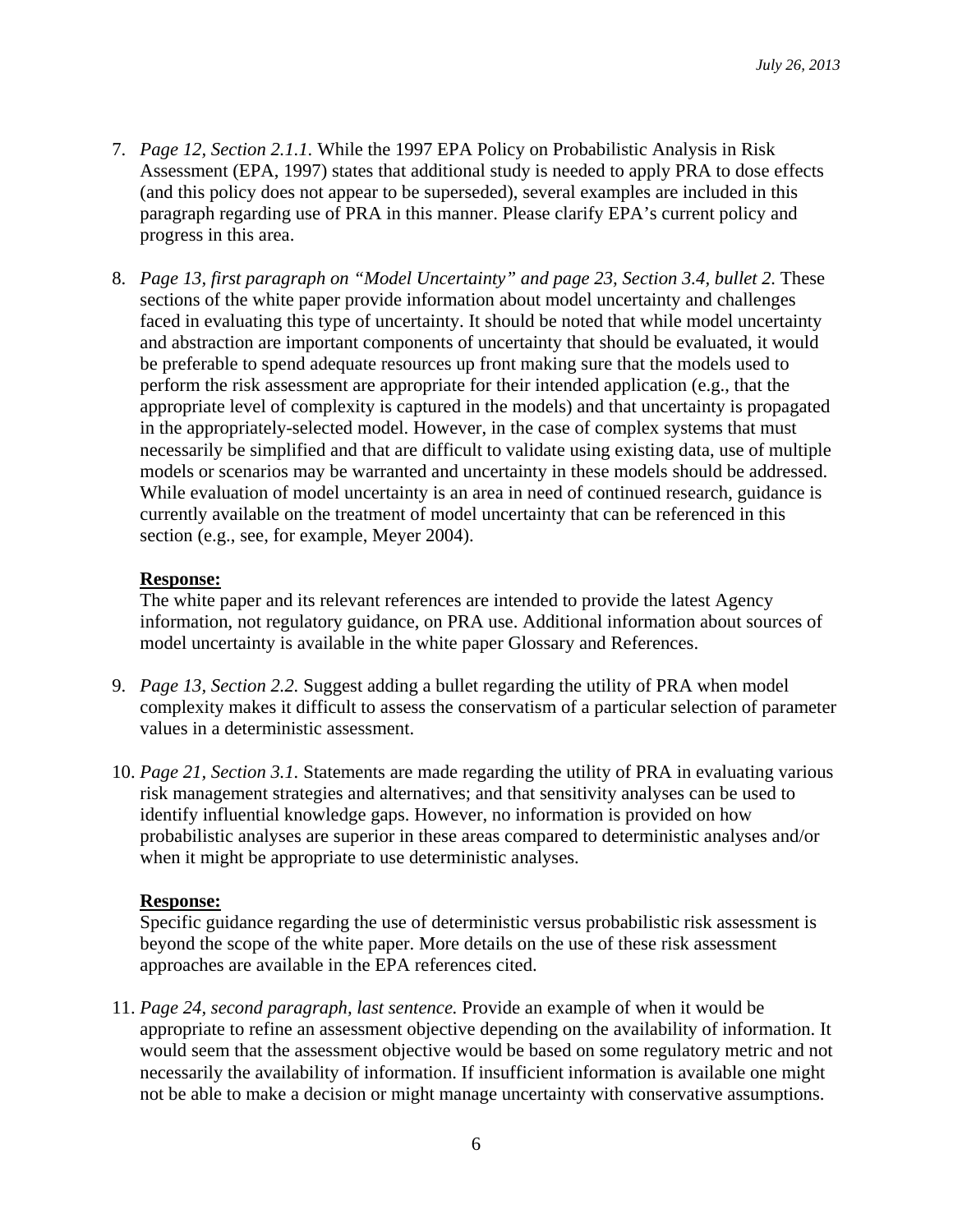Specific guidance and examples of when it would be appropriate to refine an assessment objective depending on the availability of information is beyond the scope of the white paper. Additional information about this issue may be obtained from the EPA references cited in the white paper.

12. *Page 24, "Levels of Analysis" box.* The text should clarify and provide a basis for the ordering of "levels of analysis" (e.g., why is expert elicitation listed last or sensitivity analysis [which can take on many forms] listed first?). The text should note that sensitivity analyses can be either deterministic or probabilistic. It is not clear why Monte Carlo analysis of variability is limited to exposure data and human health and ecological effect data. Define or provide examples of "decision uncertainty analysis" and "geospatial analysis" and provide a basis for where they fall in the ordering of analyses.

# **Response:**

Additional information on the graduated approach to analysis is available in the cited references in the white paper.

13. *Page 25, third paragraph.* "In such a situation, depending on the resource implications of risk management, it might be appropriate to proceed with a more refined, or higher level, analysis. If the cost of intervention is less than the cost of further analysis, then it may be appropriate to simply proceed to the risk management decision as a preventive measure that is also expedient. In some deterministic assessments, for instance, for ecological risks, the assumptions are not well assured of conservatism and the estimated risks might be biased to appear lower than the unseen actual risk." The last sentence above introduces a separate thought and potential problem with respect to deterministic analyses that should be developed on its own (issue with deterministic analyses not clearly being conservative in the face of great uncertainty). Additionally, the thought that additional ecological modeling could be more costly then remediation (making remediation potentially a more attractive option) could be more clearly made in the example. Suggest rewording the sentence for clarity and/or providing a better example.

# **Response:**

Specific guidance regarding the use of deterministic versus probabilistic risk assessment is beyond the scope of the white paper. More details on the use of these risk assessment approaches are available in the EPA references cited.

- 14. *Page 31, Appendix B: Glossary.* Suggest adding PRA-related terms to the glossary that are used but not well-defined in the text of the white paper: (i) dose response, (ii) target population, (iii) hazard identification, (iv) reference dose, (v) hazard index, (vi) decision uncertainty, (vii) geospatial analysis.
- 15. *Page 34, "Sensitivity Analysis" definition.* Suggest listing the different types of sensitivity analysis and sensitivity analysis techniques.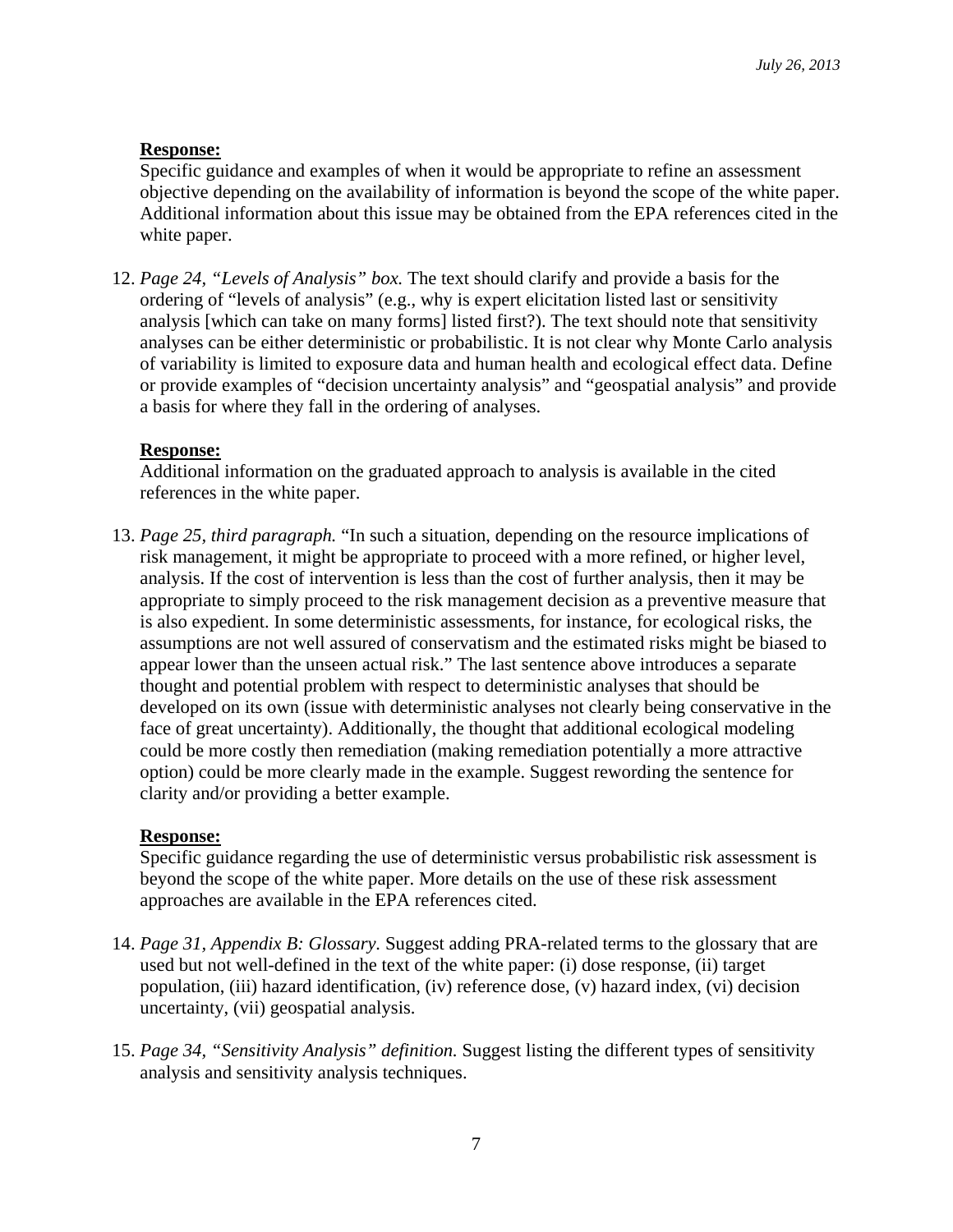Glossary changes were made to accommodate most of the suggested changes.

- 16. *Page 53, Case Study 1*. This Case Study explains how sensitivity analysis was used to determine key variables for population exposure variability to arsenic in chromated copper arsenate pressure treated wood. The study found that data needed to be collected on the amount of dislodgeable residue that is transferred from the wood surface to a child's hand upon contact and the amount of dislodgeable residue that exists on the wood surface. It would seem that these parameters would change over time as the integrity of the pressure treated wood diminished. This would be an example of a scenario or structural model uncertainty that might be the most risk significant aspect of the exposure modeling, but if not considered, would not be evaluated as part of the PRA (see general comment 3 above).
- 17. *Page 62, Figure 1*. It is not clear why this plot which shows the uncertainty in risk estimates to discrete population percentiles (representing inter-individual variability) is not an example of a 2D Monte Carlo analysis (appears to be [albeit a more discrete] version of a 2D Monte Carlo analysis result similar to what is presented in Figure 2 on page 26). On the other hand, the figure on page 73 does not seem to clearly present results of a 2D Monte Carlo analysis related to ozone exposure with only uncertainty in model inputs apparently being presented . Suggest including more illustrative examples of the characteristics of 2D Monte Carlo analysis in the Case Study examples.

### **Response:**

EPA welcomes comments about the case studies. The case studies are meant to be illustrative and only briefly summary the relevant materials in each case study. Specific questions about a case study need to be addressed to the EPA office or region that sponsored the project. Additional information about each case study is available in the "Selected References" section that follows each case study description.

### **Editorial Comments:**

Editorial revisions for consideration include:

- *Page 5, 1st paragraph.* "One can use probability (chance) to quantify the frequency of occurrence or the degree of belief in information." This statement can be clarified to avoid an incorrect interpretation. Probability is not equivalent to frequency. Probability is a value between 0 and 1. Frequency can be greater than 1.
- *Page 6, last paragraph.* A statement is made that "Increased uncertainty can make it more difficult to . . ." perform a cost-benefit analysis. Suggest re-writing for clarity (i.e., what is the increase in uncertainty in relation to?).
- *Page 32, first paragraph, last sentence.* Suggest providing a better example then "logistic models" which has not been defined and may not be obvious to a reader.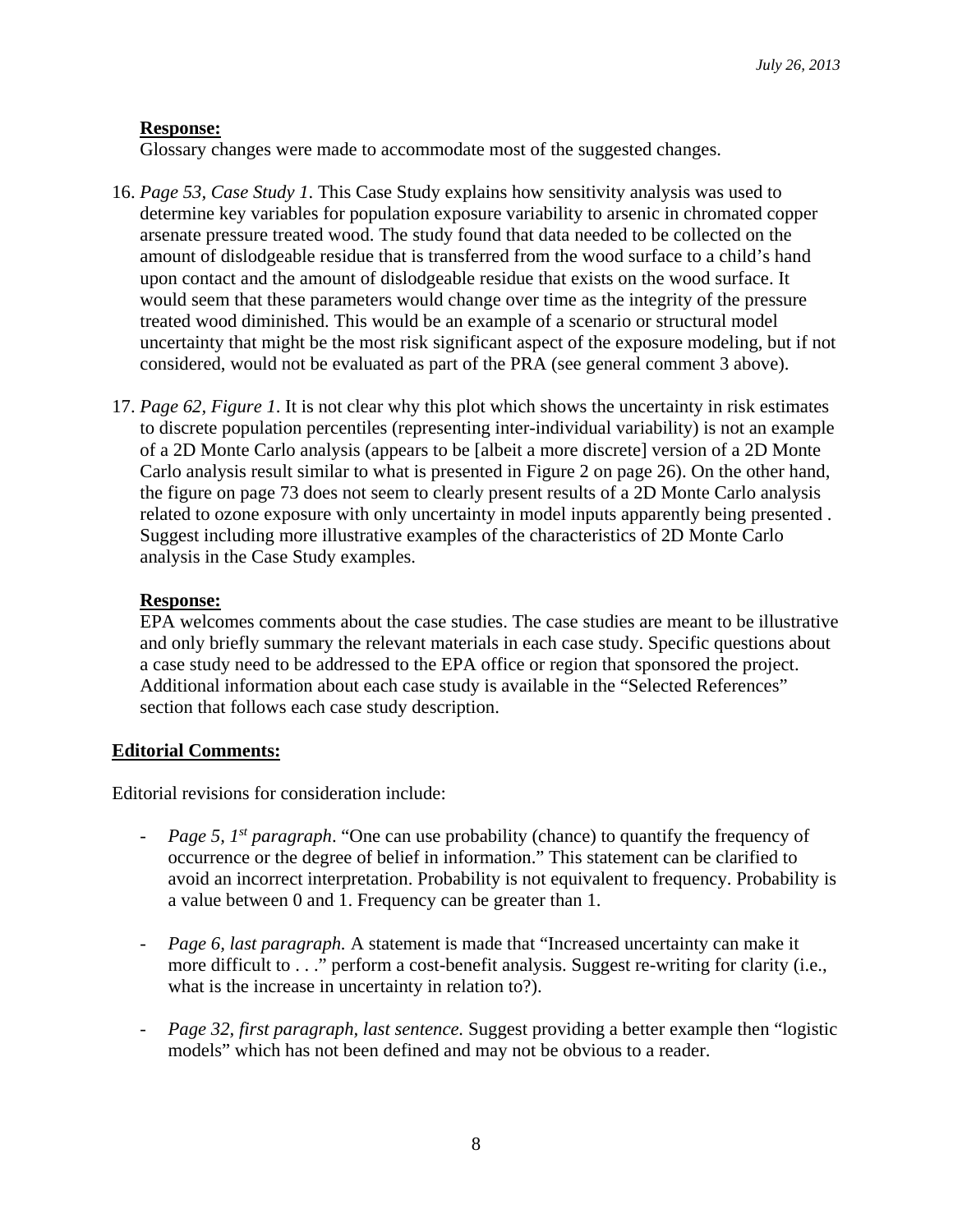- *Page 32, "Resolution" definition.* Check sentence stating "if the grid size selected is too small . . .," should this be "large" not "small" or should reference to the scale be small (as opposed to grid size).

## **Response:**

Relevant editorial revisions were made in the white paper.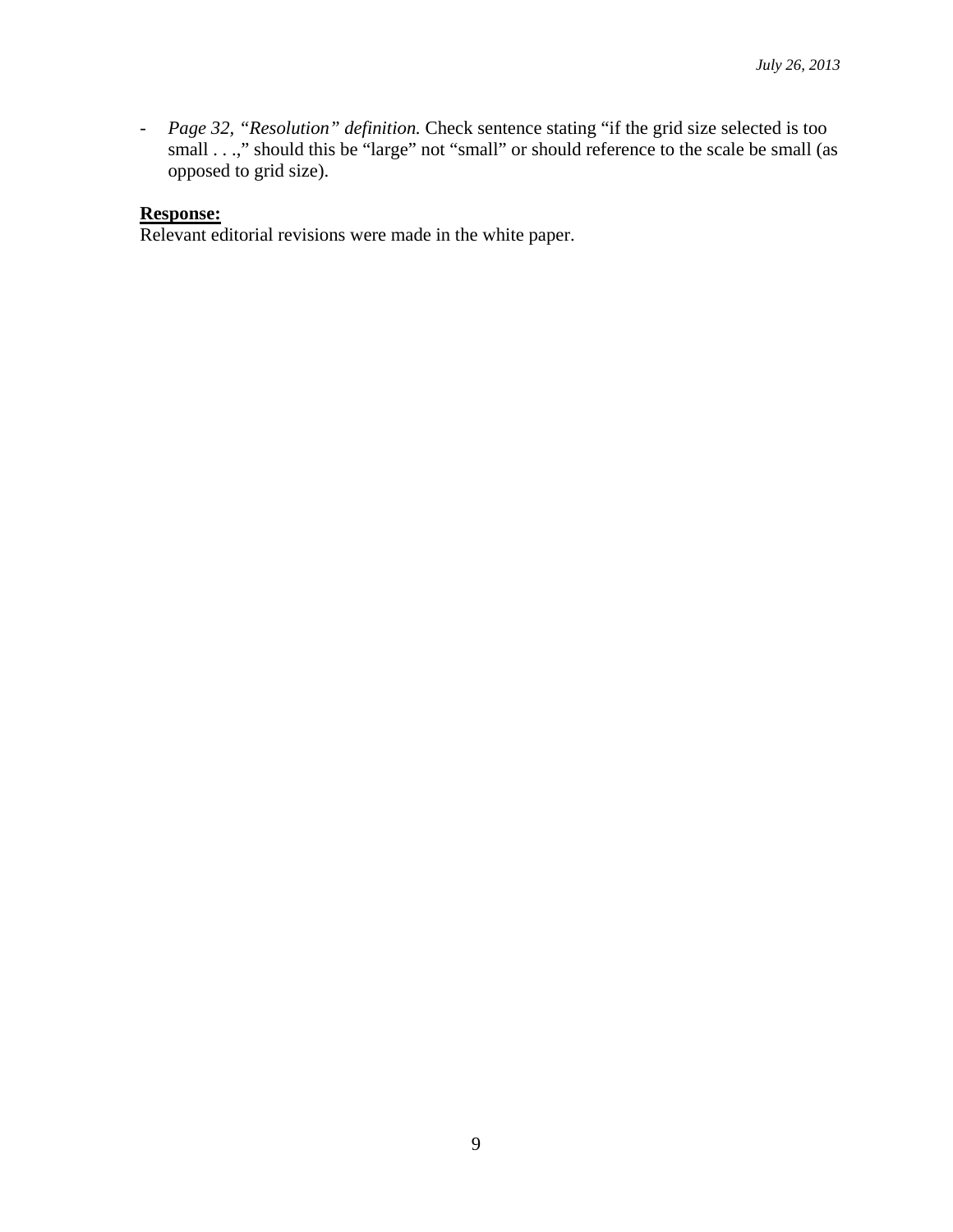# **Response to the October 15, 2009 Wood Preservative Science Council Comments on the Probabilistic Assessment (PRA) White Paper Docket No. EPA-HQ-ORD-2009-0645**

The Wood Preservative Science Council (WPSC) is supportive of the Agency's efforts to develop improved methodologies to assess risks, including the use of probabilistic methods where appropriate. Such methods, when properly developed with appropriate assumptions and underlying scientific justifications, can be helpful in the Agency's decision making process.

The WPSC offered a range of general and specific comments.

### **General Comments:**

The WPSC believes that the white paper mischaracterizes the use of the SHEDS-Wood probabilistic model in relation to risk assessment and decision making for Chromated Copper Arsenate (CCA) wood preservatives and is incomplete in its description of the uses of that model. The WPSC believes that minor modifications to certain statements will better characterize the model's application and use in risk management decisions without diminishing the importance of the development, improvement, and use of probabilistic models.

Under "Results of Risk Analysis" (Case Study 9), the Agency states that the Office of Pesticide Programs used the SHEDs-Wood model for a risk assessment of existing structures and that "This included recommendations for risk reduction (use of sealants and careful attention to children's hand-washing) to homeowners with existing CCA wood structures." However, this does not state accurately what was done in regards to offering advice concerning CCA-treated wood structures. In its April 2008 general advice to consumers, EPA states there is no reason to remove either existing structures or surrounding soil, identifies that there is limited evidence that under some circumstances some coatings may reduce dislodgeable residues but does not recommend their use, and offers the generally applicable good hygiene practice to wash hands after handling any outdoor structures.

Also in this section, the white paper identifies that EPA and the Consumer Product Safety Commission conducted two-year studies to evaluate the impact of commercially-available sealants on residue availability but fails to identify that the FIFRA Scientific Advisory Panel review of those studies at its November 2006 meeting concluded that while those studies provided some evidence that some coatings under some conditions might reduce absolute levels of dislodgeable residues, the studies themselves would not be sufficient to provide advice to the public. The SAP recommended steps to consider if further research in that area is conducted, and the Office of Pesticide Programs concurred with the SAP recommendations that more definitive studies are needed.

### **Specific Comments:**

Specifically under Case Study 9 on pages 70-71 of the white paper, the Agency states the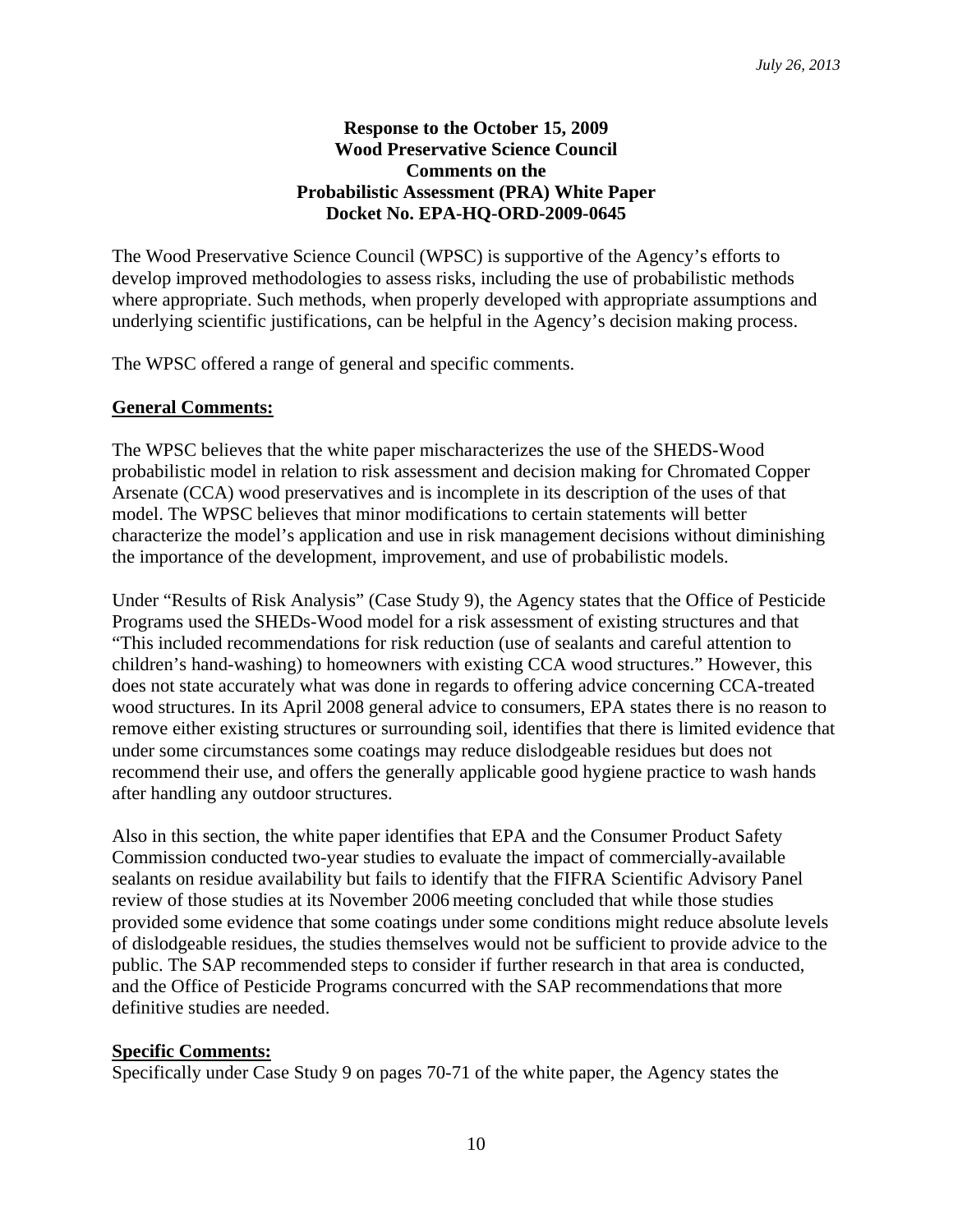following under "Management Considerations" - "The modeling product was pivotal in the risk management and re-registration eligibility decisions for CCA, and in advising the public how to minimize health risks from existing treated wood structures."

In fact, this model and its estimated exposures and risks were not relevant to and were not used by the Agency in any risk management or reregistration eligibility decisions. This was because there have been no registered uses of CCA for treatment of wood used in the scenarios addressed by SHEDS-Wood since 2003. Therefore, these uses were not part of the decision to reregister CCA.

For these reasons, the WPSC recommends that the Agency make revisions to its statements regarding the use of the SHEDS-Wood model in relation to CCA to better reflect the actual use and interpretation of the model estimates in risk assessment and decision making by the Office of Pesticide Programs.

### **Response:**

EPA welcomes comments about the case studies. The case studies are meant to be illustrative and only briefly summary the relevant materials in each case study. Specific questions about a case study need to be addressed to the EPA office or region that sponsored the project. Additional information about Case Study 9 is available in the "Selected References" at the conclusion of the case study description.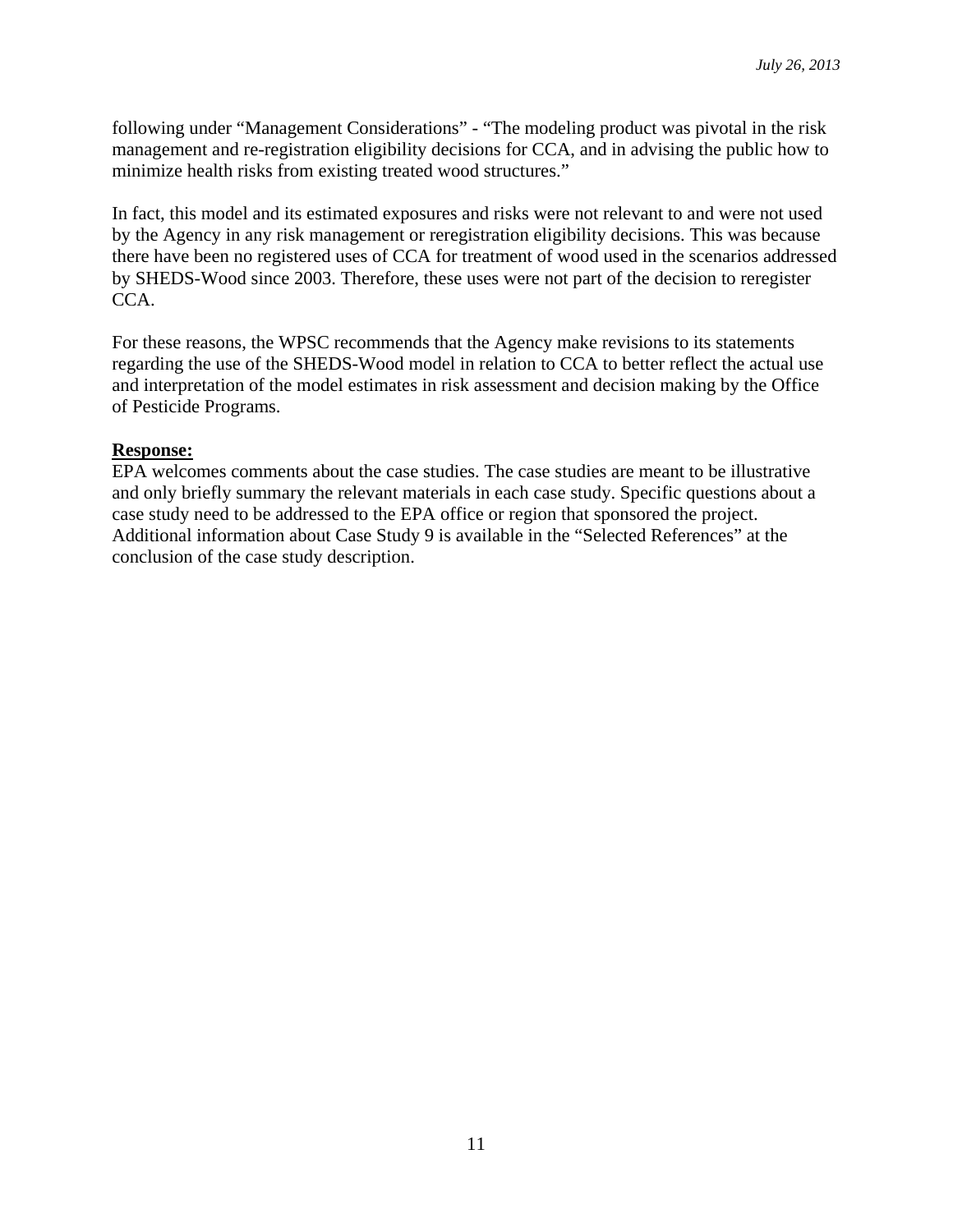## **Response to the October 15, 2009 CropLife America Comments on the Probabilistic Assessment (PRA) White Paper Docket No. EPA-HQ-ORD-2009-0645**

CropLife America fully supports the use of probabilistic methods in human and ecological risk assessments conducted for pesticides in support of registration or re-registration under FIFRA. To date, EPA has seldom used probabilistic methods to refine screening-level assessments of pesticides.

CropLife America offered a range of general and specific comments.

### **General Comments:**

Although the PRA white paper was intended to address the use of probabilistic methods in both human and ecological risk assessment, the paper is clearly written from the human health perspective. There are numerous instances where the text would have benefited from the inclusion of ecological examples or considerations. Only five of the 16 case studies in Appendix D involve the use of probabilistic methods in ecological risk assessments, and only studies 13 and 16 used probabilistic methods to assess risks to aquatic life or wildlife. The others could just have easily been classified as human health or "environmental" case studies (e.g., probability of sea level rise, design of a national environmental monitoring plan, the contribution of atmospheric deposition to watershed contamination).

### **Response:**

A brief summary of the similarities and differences between human health and ecological risk assessments was added to the white paper. Additional details about these risk assessment approaches are available in the cited references.

Given the heavy reliance on the opinion (as expressed through the cited past publications) of the National Academy of Sciences/National Research Council (NAS/NRC) with regard to the use of PRA, it is surprising that this white paper has not been updated to include the more recent opinions/thoughts expressed in the "Silver Book" (Science and Decisions: Advancing Risk Assessment, 2008) as well as the 2008 report entitled Phthalates and Cumulative Risk Assessment: The Tasks Ahead. Since these two volumes represent the latest opinion of the NAS, this white paper should be updated in several areas to incorporate these latest risk assessment reports. Sections that could be improved from consideration of these two reports include, but are not limited to: 1.5; 1.6; 2.4; 2.6.

# **Response:**

The white paper references since 2008 have been updated.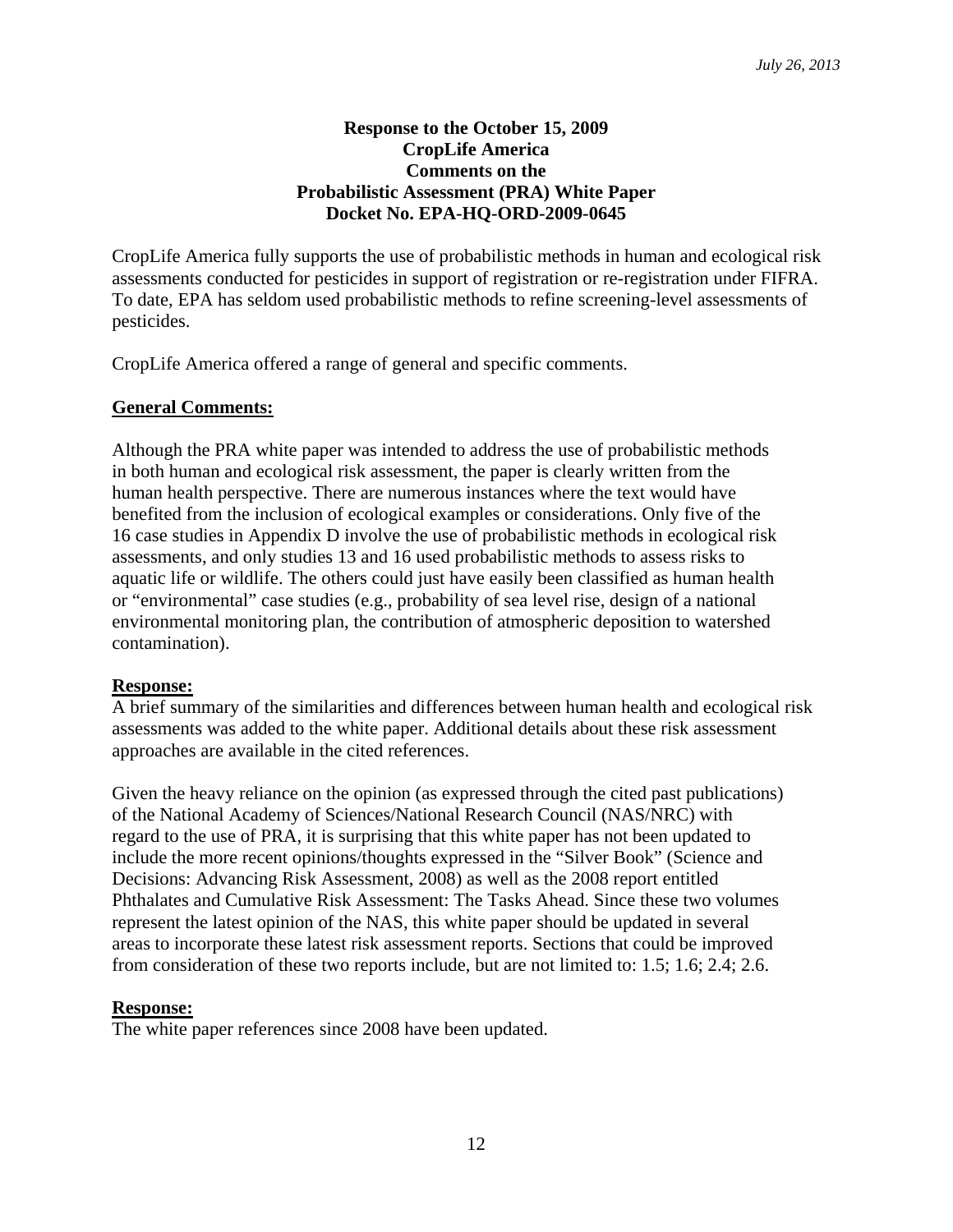*Review of Section 1.8 (page 10)* raised many concerns regarding an overall lack of comprehensiveness when considering past EPA efforts in PRA. It is stated that both OPP and OSWER have developed specific guidance in the use of PRA – how have these guidance directly contributed to this white paper? How has the information gained from conducting PRA techniques and methods been synthesized into "lessons learned" to help improve these guidance? For example, from past Agency experience in using these tools, where has PRA been shown NOT to improve upon information generated and decisions made from using deterministic techniques?

The argument put forth mainly in Section 2.9 (but also referenced elsewhere in the document) would benefit from stating the fact that major resources will be required "up front" to develop "Standard Evaluation Procedures" for PRA-based Agency assessments. This is in addition to the upfront resources needed merely to conduct a PRA, relative to a deterministic assessment. Furthermore, this section would be much improved by citing other sovereign government experiences and proof that "ongoing resource cost may be offset by a more informed decision." See *Specific Comment on Page 17, Section 2.10*.

### **Response:**

The white paper is not meant to provide regulatory guidance documents for decision making. It is the intent of the white paper to provide general reference and descriptive information about Agency PRA use.

The recommendations listed toward the end of Section 3.2 are somewhat redundant. All of these suggestions to "improve implementation" fall into one of three general categories: inform, train, and promote. Collapse all suggestions into one of these three major headings to reduce redundancy here.

### **Response:**

The white paper is not an implementation plan for more widespread use of PRA within EPA. While details of PRA implementation are important, this issue goes beyond the scope of the white paper.

The case studies could be restructured to provide more information to the reader. It is recommended that the case study information presented flow as follows:

- What is the problem?
- What is the best PRA tool/technique to solve the problem?
- What was the tool used to solve the problem, assuming the "best" tool was not used for some reason (and explain why it was not used)
- Describe the approach used.
- Describe the management considerations.
- Comment on "lessons learned" and how these can drive improvements in future applications of the approach used.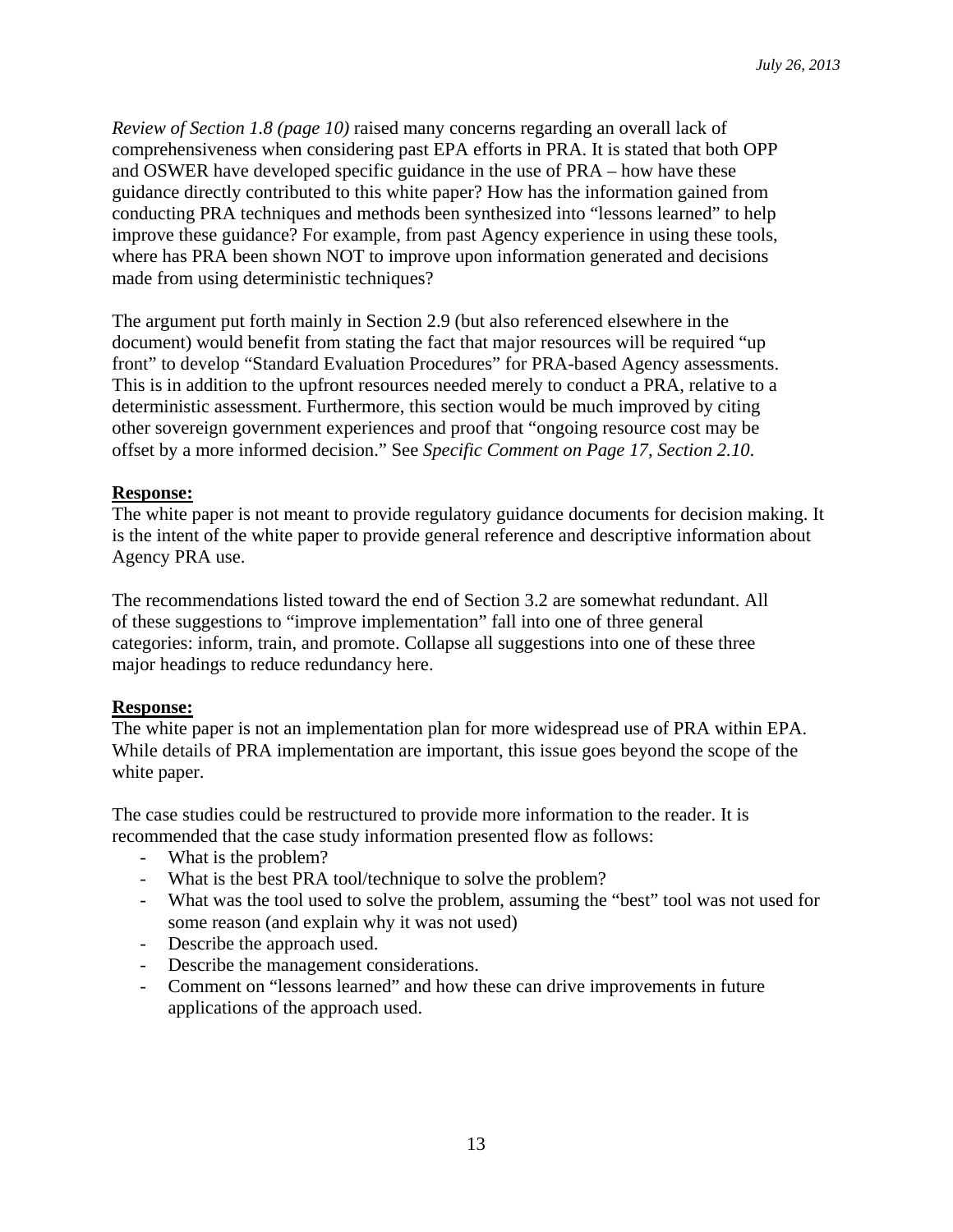In many places in the text (particularly in Section 3), the text just asserts the many benefits of probabilistic methods. It would be much more convincing if specific examples (e.g., using text boxes) illustrated the benefits of probabilistic risk methods (e.g., their use led to a more effective decision than did deterministic methods for a particular contaminated site).

*Appendix A* provides only a superficial overview of probabilistic methods. The text should identify and discuss each of the techniques currently in common use (e.g., first and second-order Monte Carlo analysis, Bayesian methods, etc.) and others that may become useful in the future (e.g., probability bounds analysis, fuzzy arithmetic, etc.).

### **Response:**

The text in the white paper has been revised to incorporate more information about PRA techniques and case study references. The case studies have been structured to improve information flow and provide clarity to readers.

*Case study 13* is the only example provided that shows how probabilistic methods have been used to assess pesticide risks to wildlife. The case study describes a probabilistic model (the Terrestrial Investigation Model [TIM], version 2.0) that was developed to estimate the risks of a hypothetical flow of pesticide to birds that forage on treated fields. This case study, however, has several problems, including:

- The material provided is outdated and has been superseded by TIM, version 2.1, which was presented to the FIFRA Scientific Advisory Panel in February 2008. Similarly, the "Chem X" case study, conducted nearly a decade ago, has been updated and expanded upon in an actual pesticide risk assessment (carbofuran), which was presented to the same Panel in February 2008. Although the carbofuran example has a number of flaws, it does represent an improvement over the Chem X case study.
- The last paragraph on page 79 is completely out of place. It has nothing to do with the text describing the terrestrial or aquatic level II models that are described in the surrounding text.
- Little information is provided on the terrestrial and aquatic level II models and their current status of development and use in the Agency.
- The Results section does not mention birds.
- The Management Considerations section is not a balanced presentation of the opinions of the Scientific Advisory Panels that have reviewed the level II models. The Panels have suggested numerous refinements to further improve the level II models, many of which will require significant time and resources to incorporate.

### **Response:**

EPA welcomes comments about the case studies. The case studies are meant to be illustrative and only briefly summary the relevant materials in each case study. Specific questions about a case study need to be addressed to the EPA office or region that sponsored the project. More details are available about Case Study 13 in the "Selected References" section that follows the case study description.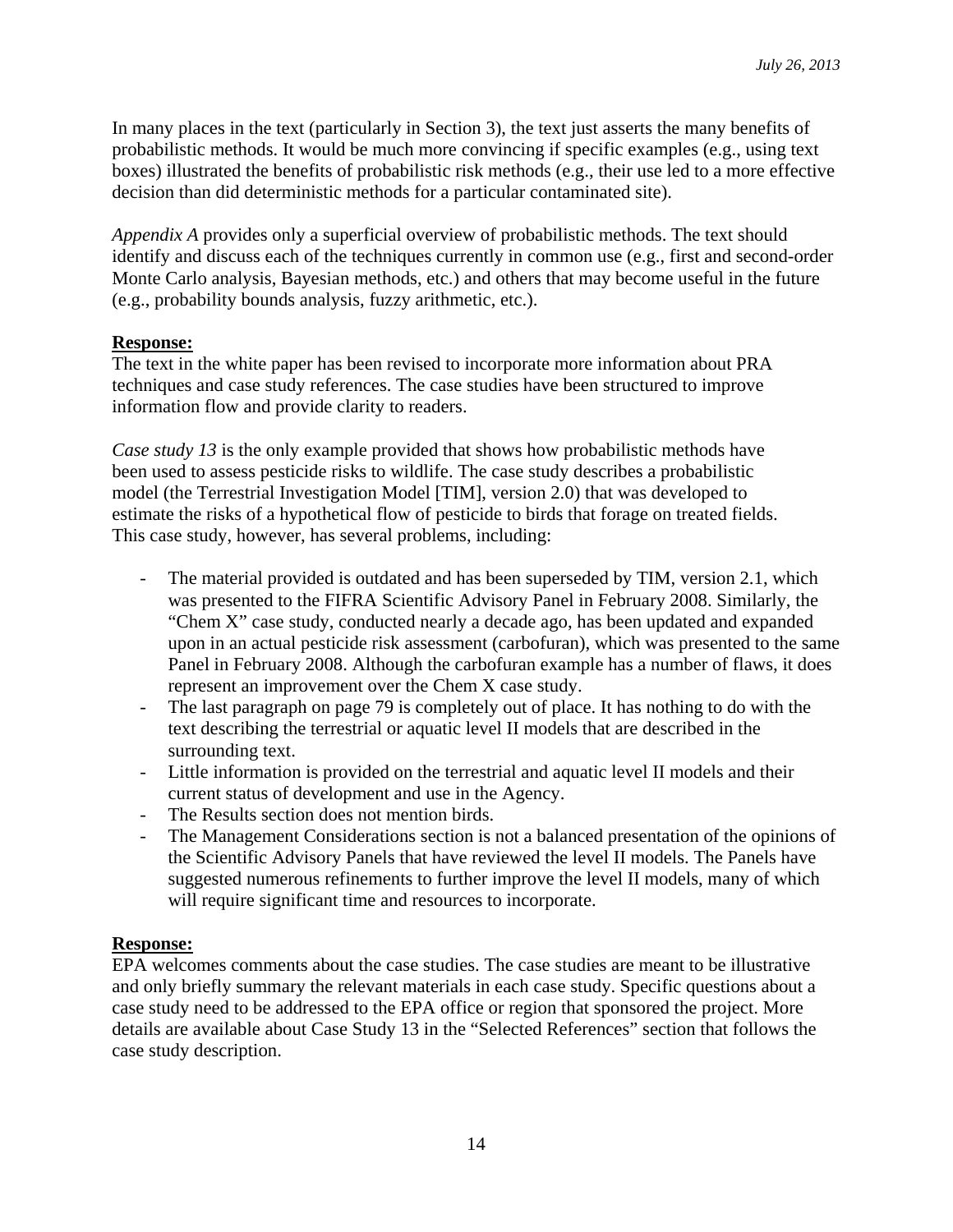## **Specific Comments:**

*Page 4, Paragraph 1*. The statement that stakeholders have requested the use of probabilistic methods to ensure a "fuller characterization of risks, including uncertainties, in protecting more sensitive or vulnerable populations and life stages," does not make sense. Better characterization of risks through the use of probabilistic methods will not "protect" sensitive populations and life stages. Only effective risk management actions can accomplish that goal. Probabilistic methods do, however, contribute to a fuller characterization of risks and thus provide useful information that can contribute to effective decision making regarding protection of sensitive populations and life stages.

*Page 6, Section 1.3* There is reference to "traditional methods of risk analysis" towards the end of the first paragraph of this section. It should be specified here that traditional methods are synonymous with the deterministic approach to risk analysis. NOTE: This comment should apply to most additional occurrences of the phrase "traditional methods."

*Page 15, Section 2.6.* The final bullet of this section is somewhat confusing: "By adopting PRA, EPA sends the appropriate signal to the intellectual marketplace …" The white paper clearly lays out the fact that EPA has already adopted PRA techniques in many instances, so the meaning of "by adopting PRA" is unclear. Do the authors refer to some more formal EPA document/proclamation/etc. that needs to occur to "show the intellectual marketplace" that EPA has "officially" embraced PRA? Please clarify. In addition, the terms "appropriate signal" and "intellectual marketplace" are equally nebulous. Finally, "encouraging analysts to gather data" is also confusing … the implication here is that "analysts" (an undefined term – EPA analysts?) will only "gather data" subsequent to some more formal adoption process.

*Page 16, Section 2.8.* The title of this section is inaccurate. "Why" is explained in this section, not "How." Title should be changed to reflect this.

*Page 17, Section 2.10.* The final sentence states that PRA "can provide additional interpretations that compensate for additional efforts." Is this demonstrated in the case studies provided along with the white paper? This section/argument would be much improved by citing real-world examples of such compensatory interpretations. See General Comment 3.

*Page 17, Section 2.10.* The text should note that there are probabilistic methods (e.g., second order Monte Carlo analysis, probability bounds analysis, interval analysis) that can and should be used in data-poor situations.

*Page 17, Section 2.11.* Provide a reference that supports the statement that PRA "fits" directly into a graduated hierarchical approach to risk analysis."

*Page 18, Section 2.13.* This section gives very little useful guidance on communicating the results of a probabilistic risk analysis to scientists, risk managers, stakeholders and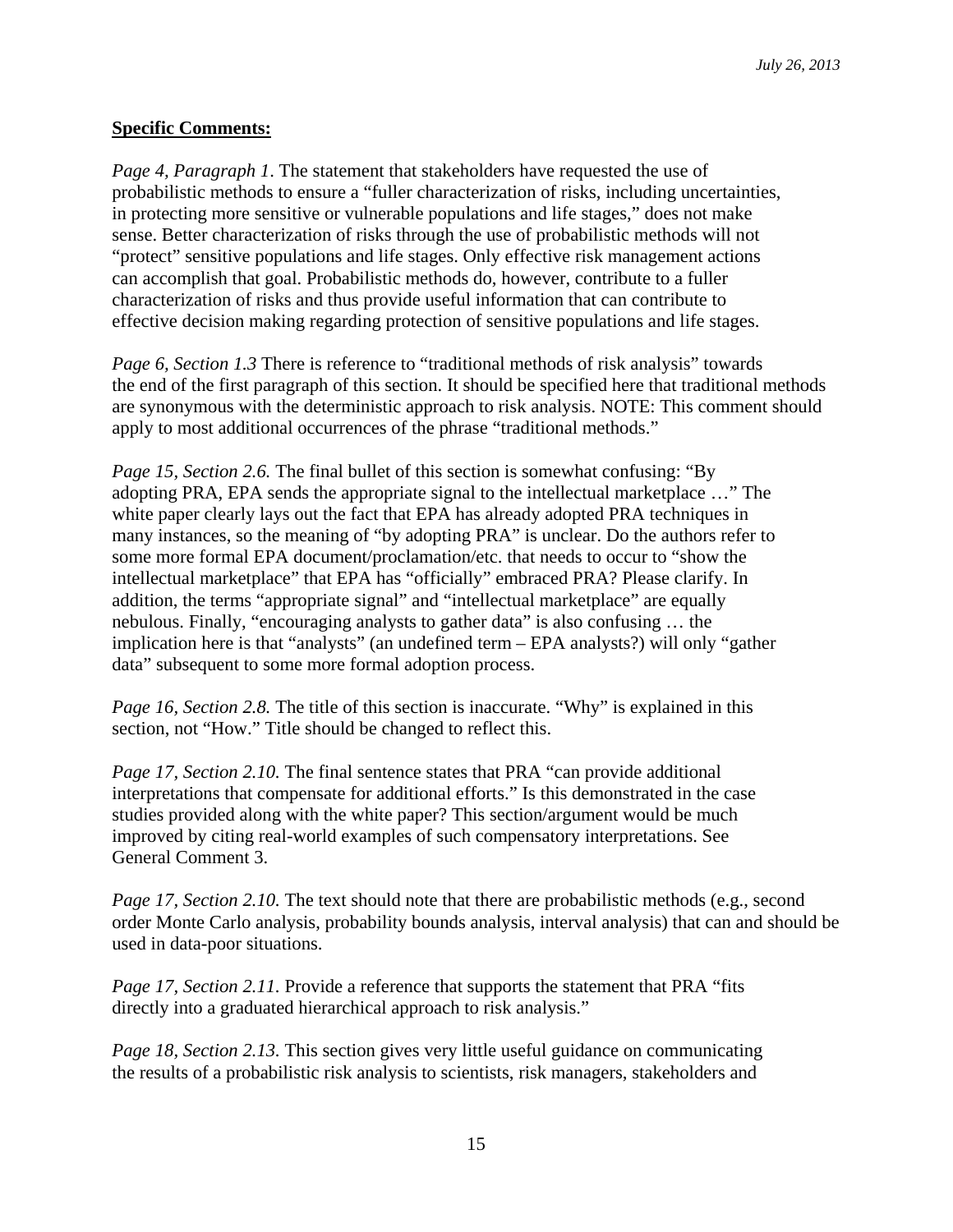the public. There is a rich literature on this topic that can help assessors determine what methods will work for different audiences.

*Page 21, Section 3.2.* Contrary to what is written in the first sentence here, there is little discussion in the paper regarding the methods and tools that are available for conducting a probabilistic risk assessment. Appendix A is insufficient in this regard.

*Page 23, Section 3.4.* This section briefly describes some of the challenges that must be met for there to be further use of probabilistic methods by EPA. The last three challenges listed in this section, however, are specific to a very narrow topic – addressing model uncertainty. Many broader challenges (e.g., lack of available expertise in the Agency, lack of resources for training, lack of guidance for many programs, etc) are not mentioned but are much more important than the challenges listed in this section.

### **Response:**

Many relevant changes have been made to the white paper text to address the suggested revisions and balance them with suggested revisions by other public and private reviewers.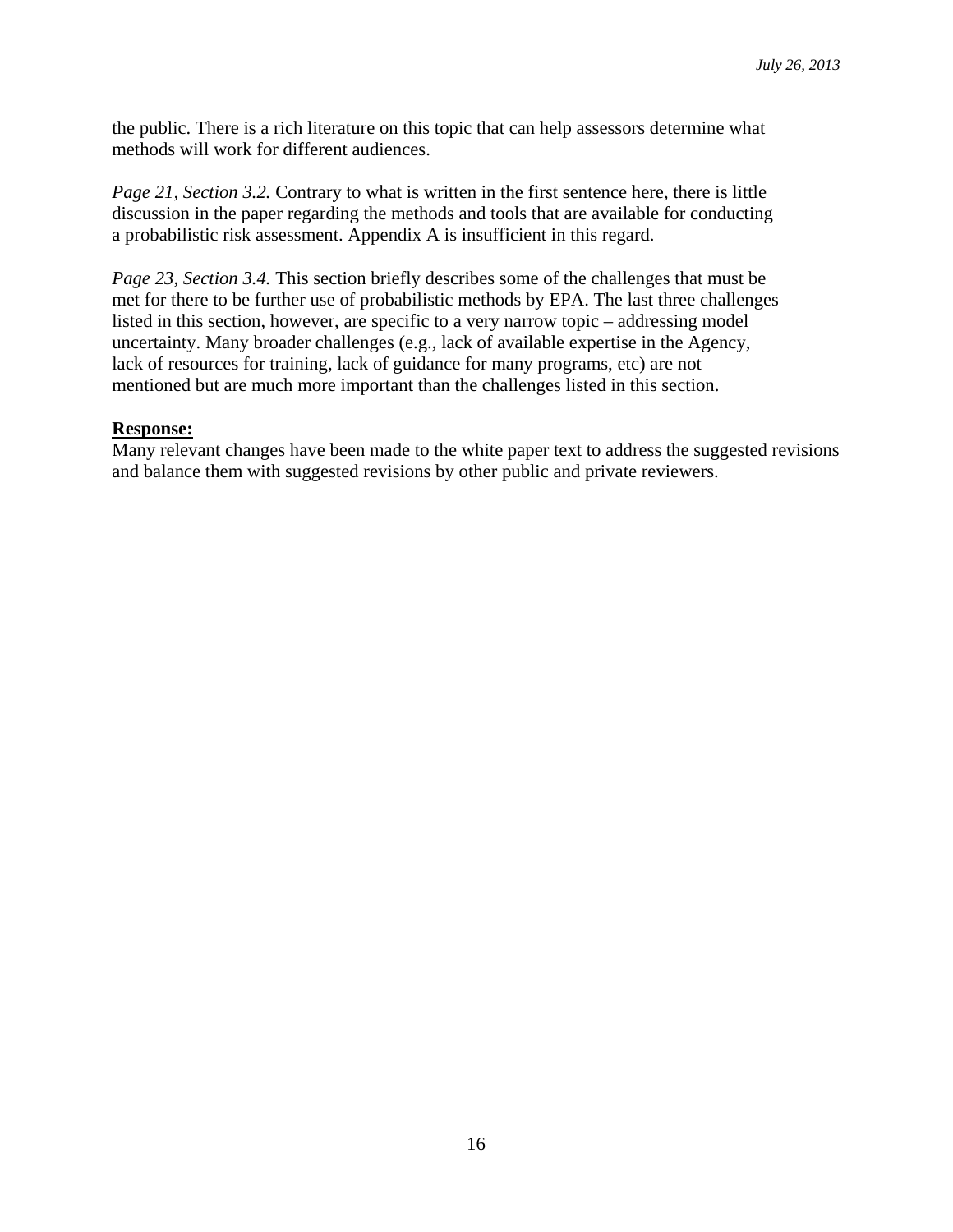### **Response to the October 16, 2009 American Chemistry Council Comments on the Probabilistic Assessment (PRA) White Paper Docket No. EPA-HQ-ORD-2009-0645**

The American Chemistry Council (ACC) commends EPA for its efforts to push forward with the development, peer review and eventual adoption of advanced risk assessment methods and improved science-based policies, such as probabilistic approaches in lieu of deterministic methods.

ACC offered a range of general and specific comments.

### **General Comments:**

EPA practices still reflect a reliance on overly conservative default approaches that in many ways are now outdated due to advances in scientific knowledge of toxicology and risk assessment. Despite well intentioned efforts by many within the Agency, considerable improvement is still necessary for EPA to put modern risk assessment methods into practice.

### **Specific Comments:**

On pages 10 and 11of *EPA's Draft Probabilistic RA Guidance Document*, the Agency lists some of the case studies which they have reviewed and which have been conducted by the EPA. It may be useful also to incorporate case studies from outside the EPA that demonstrate additional applications of the PRA approach. In Attachment A, ACC's Chlorine Chemistry Division provides a case in point: *Example Application of PRA to Toxicity Values: A Case Study with Dioxin-Like Compounds.* 

In section 2.7 of *EPA's Draft Probabilistic RA Guidance Document*, *EPA touches on several* limitations in implementing PRA including a lack of resources. ACC acknowledges this as a reality, but it should also be pointed out that if the Agency moves forward with a greater use of this approach there will be incentive to develop methods and tools that may reduce some of the resource demands.

### **Response:**

EPA welcomes references to non-Agency PRA case studies; however, only EPA case studies were included in the white paper because the white paper is designed to provide information on PRA methods and case studies in which the Agency was directly involved.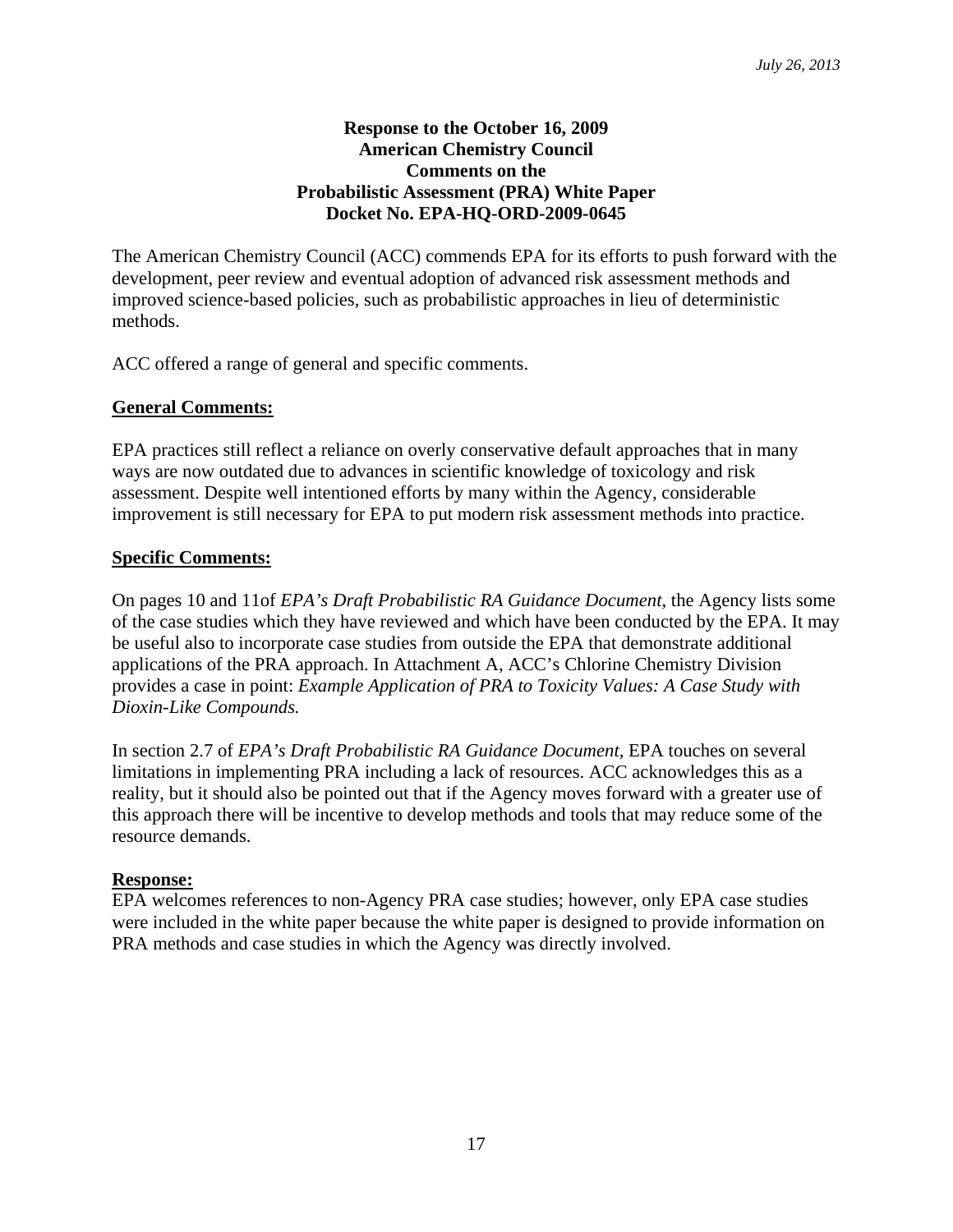### **Response to the General Electric Company Comments on the Probabilistic Assessment (PRA) White Paper Docket No. EPA-HQ-ORD-2009-0645**

Overall, the draft white paper represents a positive advancement in risk assessment, and has the potential to improve risk management by promoting the use of PRA in decision making.

### **Comments:**

Although the draft white paper supports and encourages the use of PRA, it lists a number of challenges, including the application of PRA techniques in toxicity assessment (Section 3.2, p. 23).

One pertinent example is the unwillingness of EPA Region 1, in the context of the Housatonic River Human Health Risk Assessment, to use PRA to characterize the uncertainties associated with toxicity values as recommended by an EPA-convened peer review panel. In reviewing EPA's draft Housatonic River Human Health Risk Assessment, the peer review panel generally agreed that the uncertainties associated with the toxicity values were substantial, and should be included in the evaluation of uncertainties in the risk estimates. EPA Region 1 ignored these recommendations, and did not include a quantitative evaluation of those uncertainties in the final Housatonic River Human Health Risk Assessment, even though GE had commissioned and submitted to the administrative record a PRA that included toxicity distributions.

*Case Study 5: One-Dimensional Probabilistic Risk Analysis of Exposure to Polychlorinated Biphenyls (PCBs) via Consumption of Fish from a Contaminated Sediment Site actually is an* example of a probabilistic model that lacked transparency, was poorly described, inconsistent with EPA guidance, and inadequate in its characterization of the uncertainties in the exposure estimates. As described in more detail in Section 4.0 of the attached Comments of General Electric Company on Hudson River PCBs Superfund Site Reassessment RI/FS Phase 2 Human Health Risk Assessment (Sept. 7, 1999) (*Hudson Comments*).

In *Case Study 5*, more robust exposure data were available, but EPA chose to use more conservative data in its PRA. *Hudson Comments*, *Attachment B*. …Results of EPA's 1 dimensional Monte Carlo analysis of exposure to Hudson River sediments via consumption of contaminated fish would have been more realistic if more robust data had been used for fish consumption. Because of these deficiencies, EPA's PRA for the upper Hudson River, as recounted in *Case Study 5*, should not be included in the *Draft white paper* as a positive example.

Sensitivity analysis is an important tool for evaluating the most sensitive inputs. *Case Study 3: Probabilistic Assessment of Angling Duration Used in Assessment of Exposure to Hudson River Sediments via Consumption of Contaminated Fish,* however*,* is an example of a sensitivity analysis where EPA focused on factors that would only have a minimal impact on the final estimates of risk, and disregarded factors that would have a significant impact.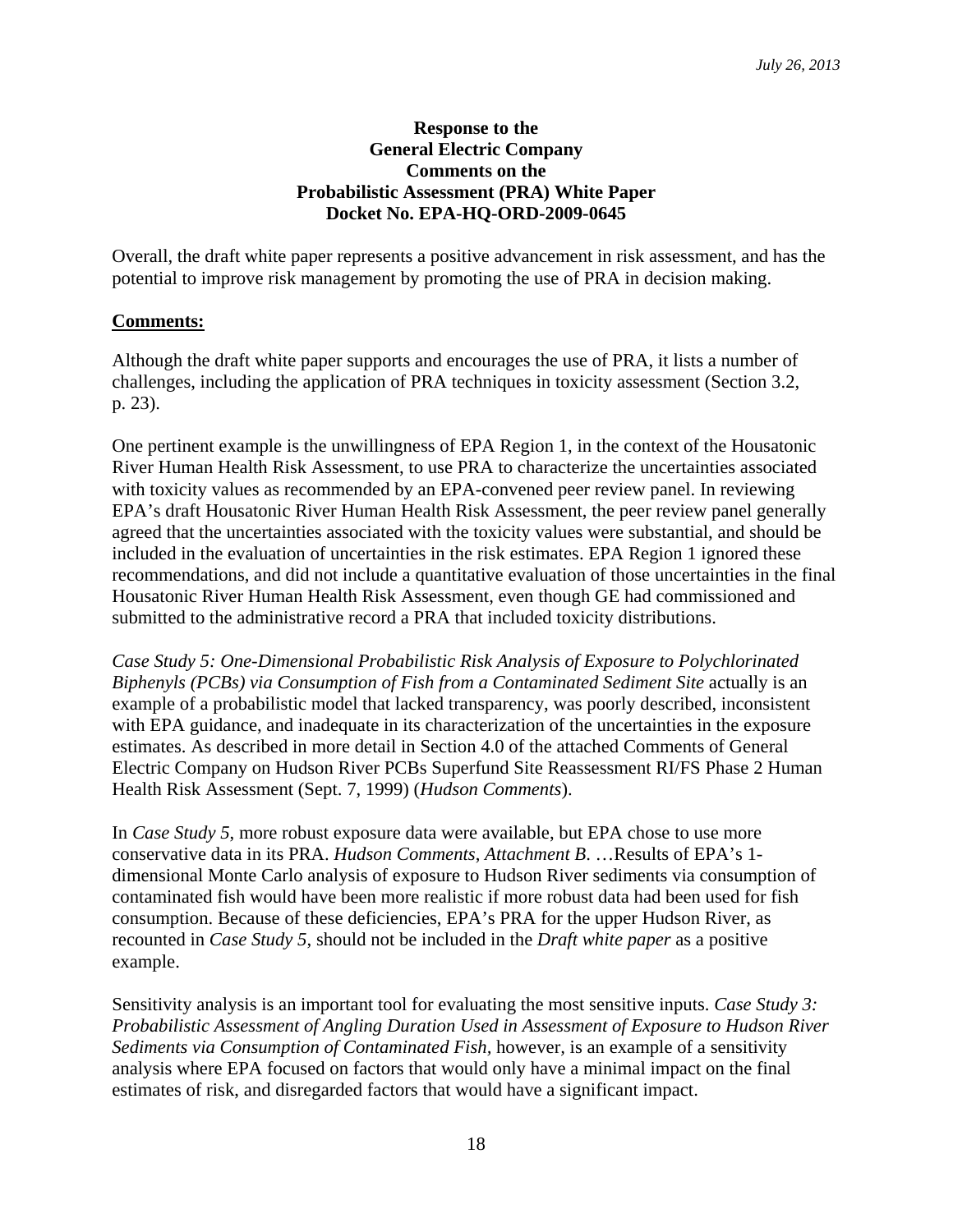EPA's PRA for the upper Hudson River, as depicted in *Case Study 3,* is a poor example that should not be included in the final version of this otherwise fine introduction to probabilistic techniques and practices for examining and addressing uncertainty, variability and realism in risk assessment.

### **Response:**

EPA welcomes comments about the white paper case studies. The case studies are meant to be illustrative and only briefly summary the relevant materials in each case study. Specific questions about a case study need to be addressed to the EPA office or region that sponsored the project. Additional information about each case study is available in the "Selected References" section that follows each case study description.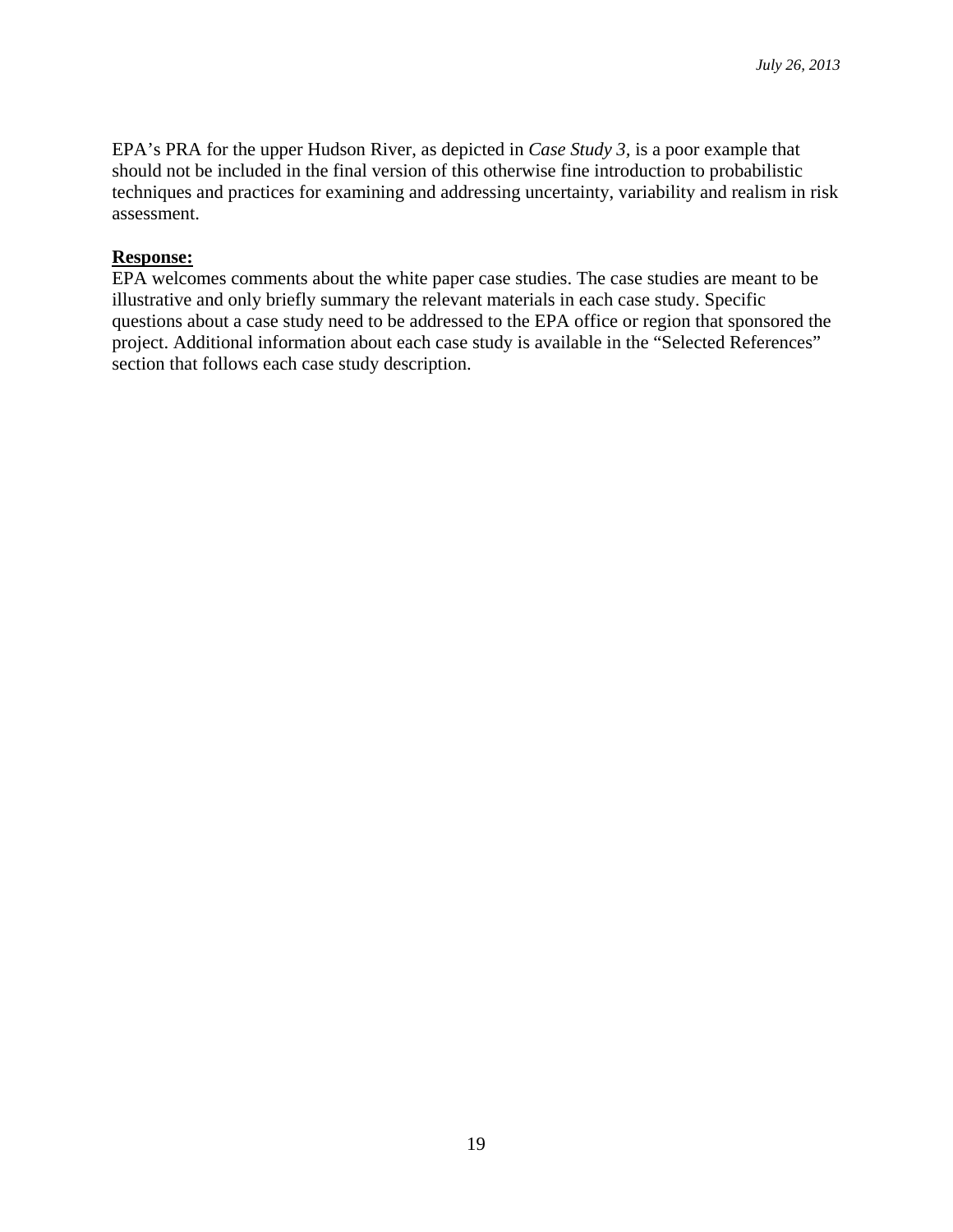### **Response to the October 16, 2009 Bayer CropScience US Comments on the Probabilistic Assessment (PRA) White Paper Docket No. EPA-HQ-ORD-2009-0645**

Bayer CropScience offered a range of comments.

- 1. EPA's Experience with the Use of Probabilistic Risk Analysis.
	- The tools used in the application of probabilistic risk analysis (PRA) for some case studies in Appendix D do not meet the criteria stated on page 10 of having "... stood the test of internal and external peer review." Although selected external peer reviewers have been used by the Agency, all interested stakeholders are not offered the opportunity to assess the PRA tools developed by the Agency. Specifically, the example in Appendix D regarding the application of SHEDS in the risk assessment for chromated copper arsenate (CCA) has provided the PRA tools to selected external peer reviewers but has refused to provide access to interested stakeholders including regulated industries impacted by the PRA model.

Although the Agency did obtain limited external peer of the SHEDS PRA model, interested stakeholders continue to be excluded from the review process. We also cite the statements on pages 17–18 of the document that describes the evaluation process for a probabilistic risk assessment model, that should encompass the entire "life cycle" of the model, that is "… based not only on its predictive value determined from comparison with historical data but also on its comprehensiveness, rigor in development, transparency, and interpretability (NRC, 2007b)."

However, the Agency is to be commended for providing transparency, interpretability and public access to other PRA tools including the Dietary Exposure Evaluation Model (DEEM, Appendix D, Case study 4) developed by Durango Software and Novigen Sciences. Critical to the usefulness of the DEEM PRA model is the quality of input data available for conducting a dietary risk assessment…. Both U.S. EPA's Office of Pesticide Programs and USDA's Agricultural Marketing Service are to be commended as an example of Federal agencies working together to provide an important PRA tool used in the human risk assessment process.

# **Response:**

EPA welcomes comments about the case studies. The case studies are meant to be illustrative and only briefly summary the relevant materials in each case study. Specific questions about a case study need to be addressed to the EPA office or region that sponsored the project. Additional information about each case study is available in the "Selected References" section that follows each case study description.

2. Recommendation for Enhanced Utilization of PRA in EPA.

The recommendations on page 22 of the document describe training resources to educate risk managers at the Agency. These recommendations lack any mention of regulated stakeholders.